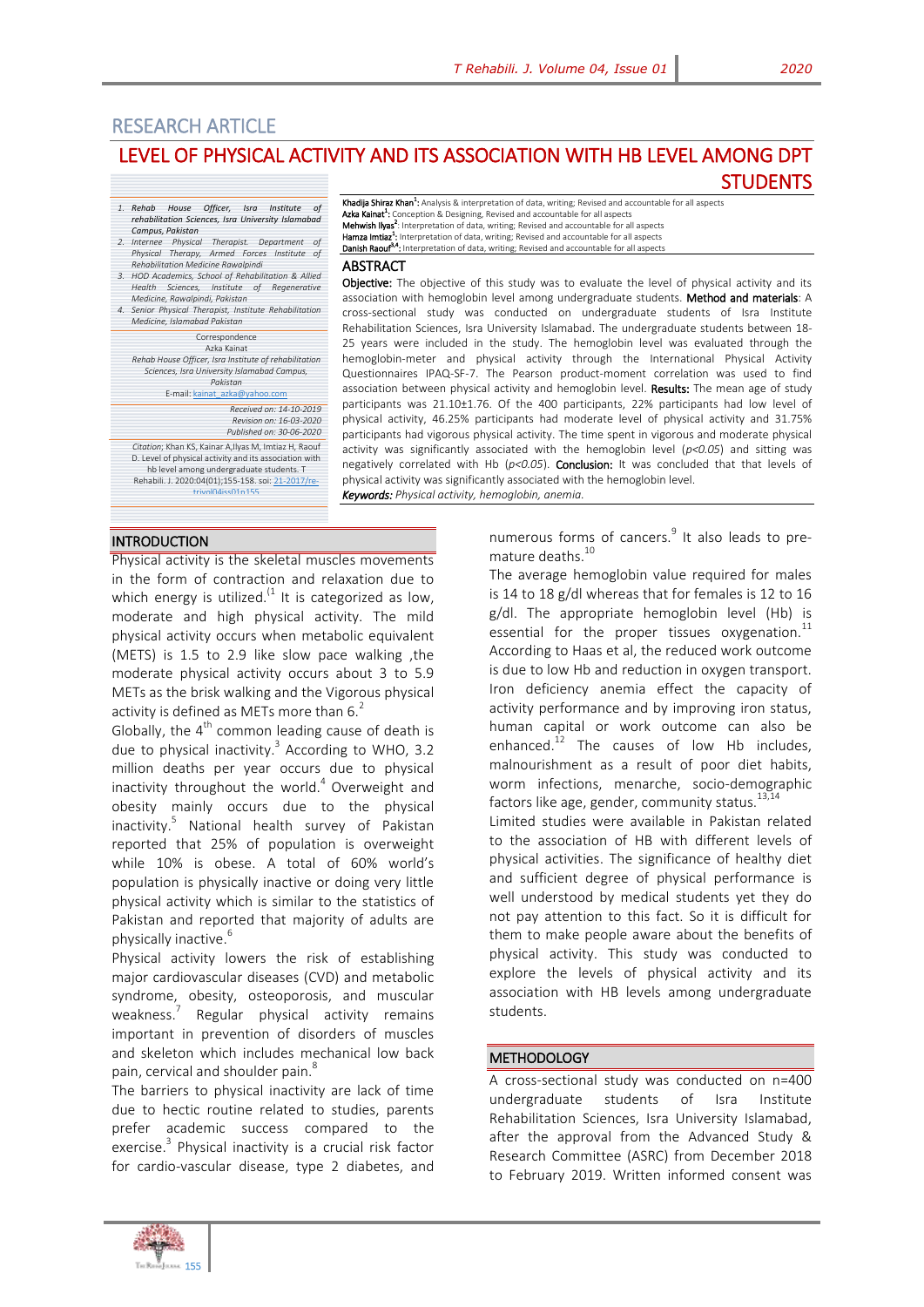obtained from the participants prior to data collection, after explaining the detail of study.

Participants fulfilling the eligibility criteria were recruited through purposive sampling technique, which were the undergraduate students (both male and female) of Isra University, Islamabad, among the age of 18 to 25 years while the students with fever, hemophilia, history of fracture<1-year, physical impairments and hepatitis (B,C,D) were excluded from the study.

Furthermore, the demographic details were obtained from the study participants including age, gender, height and BMI. Hb was evaluated through hemoglobin-meter while IPAQ-SF-7 was used for the levels of physical activity (PA). The IPAQ-SF-7 is valid and a reliable tool.<sup>15</sup> Hemoglobin was measured through hemoglobin meter (Inst-answer, LBM-01).

The numerical data was expressed as mean and standard deviation (SD), while percentages and frequencies were calculated for the categorical variables. As the data was normally distributed, so, Pearson Product-Moment Correlation was used to find the association between PA and Hb level. A pvalue<0.05 was considered statistically significant. The data was analysed through SPSS 21.

## RESULTS

|  |  | The mean age of study participants was  |  |
|--|--|-----------------------------------------|--|
|  |  | 21.10±1.76. The general demographics of |  |

participants of the study included age, height, weight and Hb levels was measured as shown in table 1. Furthermore, in this study 88 (22%) participants had low level of physical activity while 185 (46.25%) participants had moderate level of physical activity and 127 (31.75%) participants had vigorous physical activity

|  | Table 1: Descriptive Demographics |
|--|-----------------------------------|
|--|-----------------------------------|

|                | Minimum Maximum Mean±Sd.Div |      |                |  |  |
|----------------|-----------------------------|------|----------------|--|--|
| Age in years   | 18                          | 24   | 21.10±1.76     |  |  |
| Height in feet | 5.0                         | 63   | $5.47+0.28$    |  |  |
| Weight in kg   | 35                          | 95   | 59.15±10.76    |  |  |
| HB in $g/dL$   |                             | 1733 | $10.92 + 2.03$ |  |  |

The vigorous physical activities and time spent in vigorous activities was positively correlated with HB (r= 0.216, *p=0.000* and r= 0.192, *p=0.000* respectively). Furthermore, the moderate physical activities was also positively correlated with HB (r=0.099, *p=0.049*) while time spent in moderate activities was not significantly associated with HB (r=0.093, *p=0.063*). Moreover, walking and time spent in walking was also not significantly associated with HB. (r=0.046, p=0.358 and r=0.042, *p=0.401* respectively). While sitting was negatively correlated with HB (r=-.107, *p=.032*). Additionally, IPAQ 7 total score was positively correlated with HB (r=0.155, *p=0.002*). (Table 2)

|                                                                                                        | Mean   | <b>SD</b> | HB Level in $g\ddot{\text{dl}}$<br>$(10.92\pm2.03)$ |            |
|--------------------------------------------------------------------------------------------------------|--------|-----------|-----------------------------------------------------|------------|
|                                                                                                        |        |           |                                                     | p-value    |
| During the last 7 days, on how many days did you do<br>vigorous physical activities? (days)            | .75    | 1.60      | 0.216                                               | $0.000***$ |
| How much time did you usually spend doing vigorous<br>physical activities on one of those days? (min.) | 16.73  | 43.55     | 0.192                                               | $0.000***$ |
| During the last 7 days, on how many days did you do<br>moderate physical activities? (days)            | 2.02   | 2.37      | 0.099                                               | $0.049**$  |
| How much time did you usually spend doing moderate<br>physical activities on one of those days? (min.) | 30.30  | 61.74     | 0.093                                               | 0.063      |
| During the last 7 days, on how many days did you walk for<br>at least 10 minutes at a time? (days)     | 5.43   | 2.09      | 0.046                                               | 0.358      |
| How much time did you usually spend walking on one of<br>those days? (min.)                            | 80.86  | 82.60     | 0.042                                               | 0.401      |
| During the last 7 days, how much time did you spend<br>sitting on a week day? (days)                   | 7.61   | 3.75      | $-0.107$                                            | $0.032**$  |
| IPAQ7 Total Score                                                                                      | 113.73 | 88.95     | 0.155                                               | $0.002**$  |
|                                                                                                        |        |           |                                                     |            |

## Table 2: Correlation between PA & Hb level

*Level of significance=*  $p$ *<0.05\*\* &*  $p$ *<0.001* 

# **DISCUSSION**

The objective of the study was to explore levels of physical activity and its relationship with hemoglobin (Hb) level among students. In a current study low physical activity was observed in 88 (22%) students while 185 (46.25%) participants had moderate level of physical activity and 127 (31.75%) participants had vigorous physical

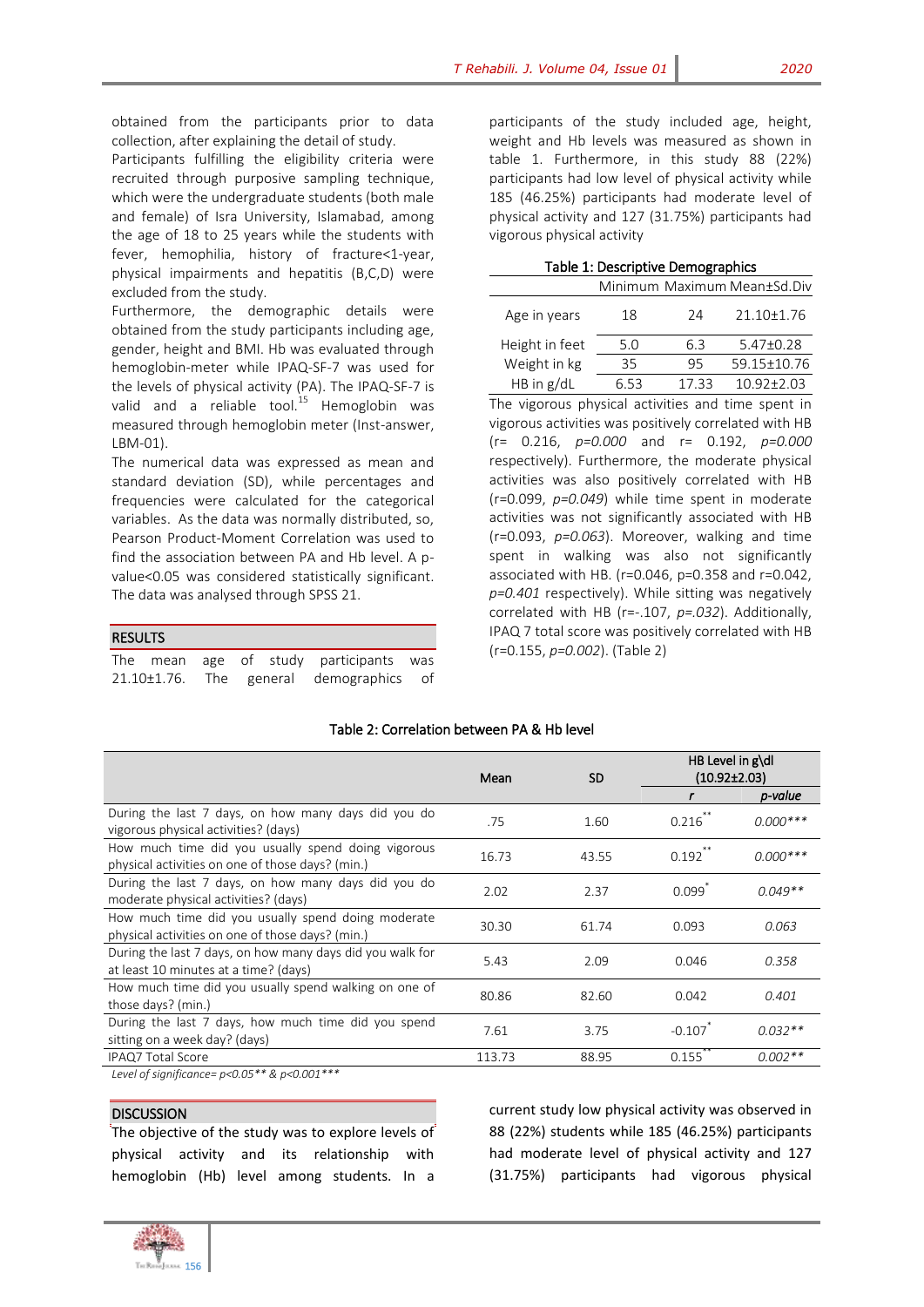activity. According to a study conducted in Bangalore, India, on physical activity among medical undergraduates of 18 to 22 years of age, using International Physical Activity Questionnaire (IPAQ). High physical activity was present in 41.3% of the students while 43.2% have moderate physical activity and 15.4% of the students were having low levels of activities.<sup>16</sup> Another study was conducted in Poland, to evaluate the physical activity in students of the medical university of Silesia, which demonstrated that 46% of the physical therapist had the vigorous level of physical activity, 54% had a moderate level of physical activity.<sup>17</sup>

Moreover, in this study it has been determined that the vigorous and high level of physical activity is significantly associated with hemoglobin level. This correlates with the previous study, in which it has been reported that if a person performs physical activity, it causes the muscles to manage with severe oxygen deficiency which leads the muscles to balance the need of O2 by having accessibility of oxygen. The muscles have the capability to cope with this oxygen deficiency so it combines very rapidly to develop oxy-hemoglobin. It leads to the increase in HB concentration and have better health outcomes as well. $^{18, 19}$  Also, many physiological responses can lead to the condition of hypoxia for example exercise.<sup>18</sup> And hypoxia is deliberated to a greater extent by stimulation of the transcription factor which is sensitive to hypoxia. Endurance exercises trigger the hypoxia sensitive transcription factor. This element leads to the excess transportation of oxygen through blood via procedure like erythropoietin-mediated erythropoiesis.<sup>20</sup>

Moreover, increase in endurance exercises are connected with hemoglobin levels. It is also linked to the increase of the oxygen carrying capability of blood.<sup>21</sup> Furthermore, regular participation in moderate physical activity was also significantly associated with HB an level which also correlates with the previous study which stated that continuous and regular exercises of moderate intensity, aerobics and endurance exercises can improve the Hb levels. The endurance exercises helps to improves the growth hormone production through the hematopoiesis as well as enhance cytokines concentration which mature, proliferate

and renew the blood stem cells. $^{22}$  Moreover, according to some previous literature, it has been concluded that aerobic training can significantly improve the Hb level.<sup>23, 24</sup>

Additionally, in a recent study it was observed that sitting is also negatively significant correlated with Hb level which supports the previous literature that prolonged sitting may reduce the plasma fibrinogen, hemoglobin and red blood cells.<sup>25</sup> Sedentary life style and excessive sitting is associated with the decline in the flow of blood to muscles, reduction of erythrocytes and their volume. It also leads to the muscles weakness which increases the chance of trauma to the joints and bones.<sup>26</sup> Furthermore, in the current study no association has been found between walking and hemoglobin level. But, in a study conducted by Terink R et al. walking for a long time period may improve the Hb level.<sup>27</sup>

#### **CONCLUSION**

It was concluded that students who had perform vigorous and moderate physical activity have high hemoglobin concentration in blood. Students with longer duration of sitting had low hemoglobin concentration.

It is recommended to conduct further study to find cause and effect relationship of different level of physical activity on hemoglobin concentration (RCT).

#### **REFERENCES**

.

- Caspersen CJ, Powell KE, Christenson GM. Physical activity, exercise, and physical fitness: definitions and distinctions for health-related research. Public Health Rep. 1985;100(2):126-31.
- 2. Makizako H, Liu-Ambrose T, Shimada H, Doi T, Park H, Tsutsumimoto K, et al. Moderate-intensity physical activity, hippocampal volume, and memory in older adults with mild cognitive impairment. J. Gerontol. A Biol. Sci. Med. Sci. 2015;70(4):480-6.
- 3. Kohl 3rd HW, Craig CL, Lambert EV, Inoue S, Alkandari JR, Leetongin G, et al. The pandemic of physical inactivity: global action for public health. Lancet Glob. Health. 2012;380(9838):294-305.
- 4. Kruk J. Health and economic costs of physical inactivity. Asian Pac. J. Cancer Prev. 2014;15(18):7499-503.
- 5. Croezen S, Visscher T, Ter Bogt N, Veling M, Haveman-Nies A. Skipping breakfast, alcohol consumption and physical inactivity as risk factors for overweight and obesity in adolescents: results of the E-MOVO project. Eur. J. Clin. Nutr. 2009;63(3):405-12.
- 6. Samir N, Mahmud S, Khuwaja AK. Prevalence of physical inactivity and barriers to physical activity among obese attendants at a community health-care center in Karachi, Pakistan. BMC Res. Notes. 2011;4(1):174.